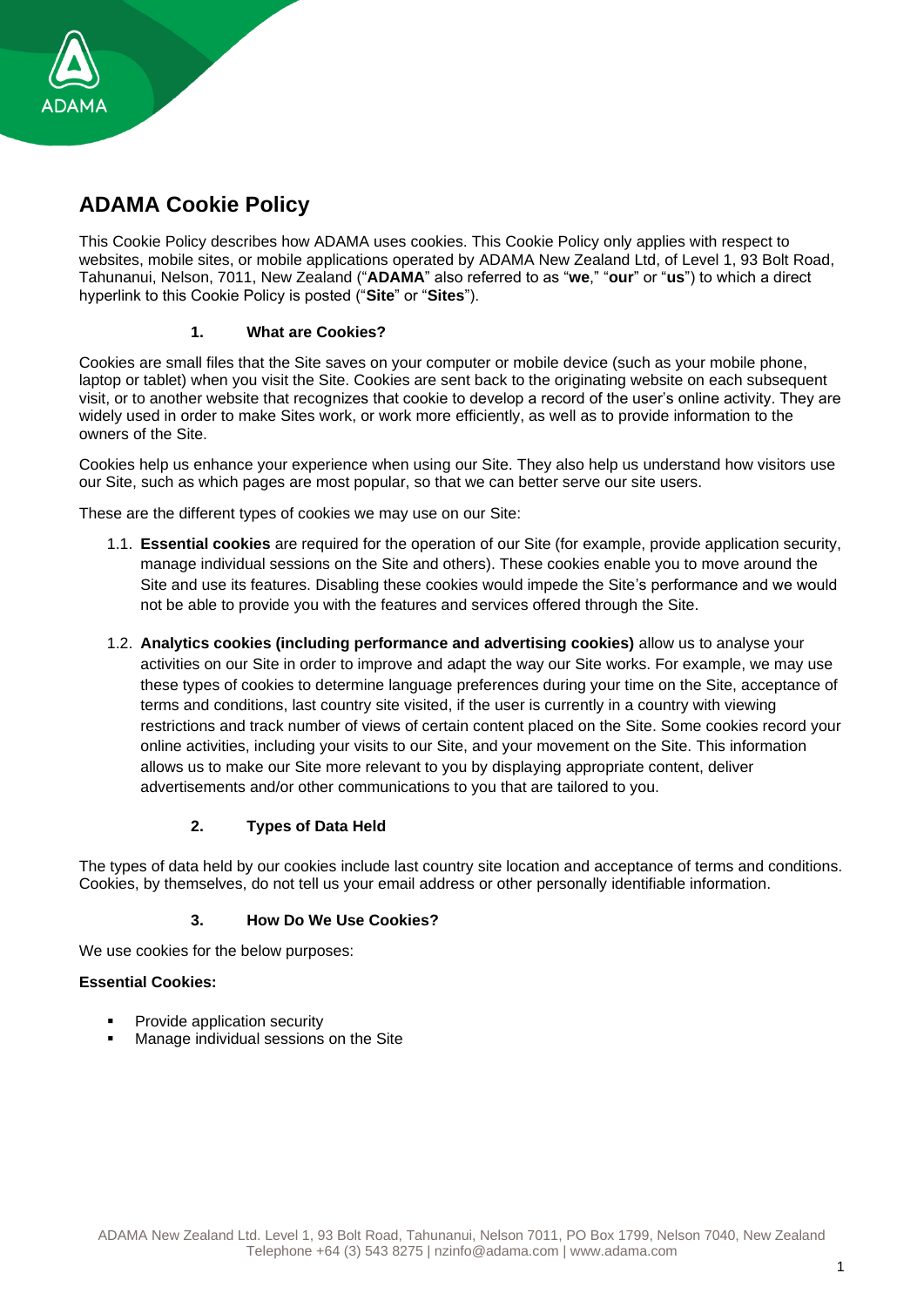

| 1. Essential<br>Cookies.                                        | These cookies are essential for enabling user movement around our Site and<br>providing access to features such as online subscription forms, online questionnaire<br>forms, member-only resources, and other secure areas of the website. These cookies<br>do not gather information for marketing purposes and do not remember or track you<br>on other websites. This category of cookies cannot be disabled. Strictly necessary<br>cookies do not require your consent. |                                      |               |                             |
|-----------------------------------------------------------------|-----------------------------------------------------------------------------------------------------------------------------------------------------------------------------------------------------------------------------------------------------------------------------------------------------------------------------------------------------------------------------------------------------------------------------------------------------------------------------|--------------------------------------|---------------|-----------------------------|
| <b>Service</b>                                                  | <b>Name</b>                                                                                                                                                                                                                                                                                                                                                                                                                                                                 | <b>Purpose</b>                       | <b>Expiry</b> | Source /<br>Third party     |
| <b>Usercentrics</b><br>Consent<br>Management<br><b>Platform</b> | <b>Usercentrics</b>                                                                                                                                                                                                                                                                                                                                                                                                                                                         | Compliance with legal<br>obligations | 3 Years       | <b>Usercentrics</b><br>GmbH |

# **Analytics Cookies (including performance and analytics cookies):**

- **•** Track acceptance of the Terms and Conditions of Use
- Understand traffic patterns to help speed up activities
- Compile statistics that allow us to understand how visitors use our Site and help us improve its structure and content
- Enhance your experience on the Site
- **Track number of views of certain content placed on the Site**

| 2. Statistics and<br>performance.   | Statistic cookies help us to understand how visitors interact with our Site by collecting<br>and reporting information. These cookies collect information on which pages you<br>visited and which links you clicked on. Their sole purpose is to improve website<br>functions. This includes cookies from third-party analytics services as long as the<br>cookies are for the exclusive use of ADAMA. |                                                                                                                                                                                                                                                                                                     |               |                         |
|-------------------------------------|--------------------------------------------------------------------------------------------------------------------------------------------------------------------------------------------------------------------------------------------------------------------------------------------------------------------------------------------------------------------------------------------------------|-----------------------------------------------------------------------------------------------------------------------------------------------------------------------------------------------------------------------------------------------------------------------------------------------------|---------------|-------------------------|
| <b>Service</b>                      | <b>Name</b>                                                                                                                                                                                                                                                                                                                                                                                            | <b>Purpose</b>                                                                                                                                                                                                                                                                                      | <b>Expiry</b> | Source /<br>Third party |
| <b>Google Tag</b><br><b>Manager</b> | _gtm                                                                                                                                                                                                                                                                                                                                                                                                   | Tag management                                                                                                                                                                                                                                                                                      | 14 days       | Google<br>LLC           |
| <b>Google Analytics</b>             | $\Box$ ga                                                                                                                                                                                                                                                                                                                                                                                              | This cookie is a Google Analytics<br>persistent cookie which is used to<br>distinguish unique users and generate<br>statistical information about their use of the<br>website.                                                                                                                      | 2 years       | Google<br><b>LLC</b>    |
| <b>Google Analytics</b>             | gid                                                                                                                                                                                                                                                                                                                                                                                                    | This cookie is used to store information of<br>how visitors use a website and helps in<br>creating an analytics report of how the<br>website is doing. The data collected<br>including the number visitors, the source<br>where they have come from, and the<br>pages visited in an anonymous form. | 24 hours      | Google<br><b>LLC</b>    |
| <b>Google Analytics</b>             | _gat_UA-*                                                                                                                                                                                                                                                                                                                                                                                              | This cookie is used to throttle the request<br>rate.                                                                                                                                                                                                                                                | Session       | Google<br><b>LLC</b>    |

| 3. Marketing.        | Marketing cookies are used to show you ads that are more relevant to you both within<br>and beyond the Site. They are also used to limit the number of times you see an<br>advertisement and to help measure the effectiveness of advertising campaigns. |                                                                                                                                                                                                    |               |                         |
|----------------------|----------------------------------------------------------------------------------------------------------------------------------------------------------------------------------------------------------------------------------------------------------|----------------------------------------------------------------------------------------------------------------------------------------------------------------------------------------------------|---------------|-------------------------|
| <b>Service</b>       | <b>Name</b>                                                                                                                                                                                                                                              | <b>Purpose</b>                                                                                                                                                                                     | <b>Expiry</b> | Source / Third<br>party |
| <b>Google Maps</b>   | <b>NID</b>                                                                                                                                                                                                                                               | This cookie stores information about<br>user settings and information for<br>Google Maps.                                                                                                          | 6 months      | Google LLC              |
| <b>YouTube Video</b> | <b>PREF</b>                                                                                                                                                                                                                                              | This cookie stores your preferences<br>and other information, in particular<br>preferred language, how many search<br>results you wish to be shown on your<br>page, and whether or not you wish to | 10 years      | Google LLC              |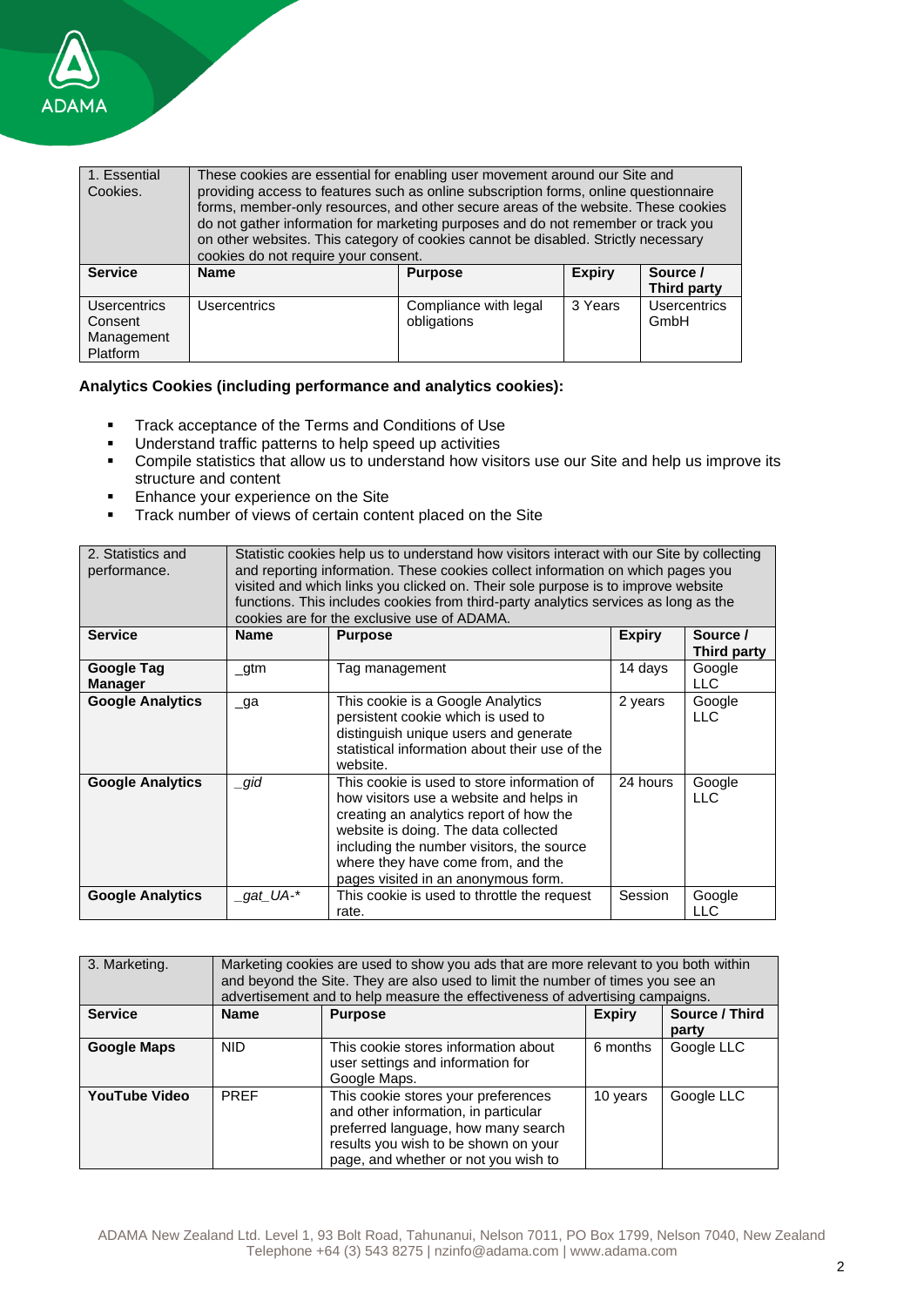

|                                          |                        | have Google's SafeSearch filter turned<br>on.                                                               |          |               |
|------------------------------------------|------------------------|-------------------------------------------------------------------------------------------------------------|----------|---------------|
| <b>YouTube Video</b>                     | VISITOR_INF<br>O1 LIVE | This cookie measures your bandwidth<br>to determine whether you get the new<br>player interface or the old. | 6 months | Google LLC    |
| <b>YouTube Video</b>                     | use_hitbox             | This cookie increments the 'views'<br>counter on the YouTube video.                                         | Session  | Google LLC    |
| <b>YouTube Video</b>                     | <b>YSC</b>             | This is set on pages with embedded<br>YouTube video.                                                        | Session  | Google LLC    |
| <b>Facebook Social</b><br><b>Plugins</b> | _fbp                   | This cookie is set by Facebook to<br>display ads to users who have<br>previously visited our site.          | 90 days  | Facebook Inc  |
| <b>Twitter</b>                           | twitter sess           | Remember your logged in Twitter<br>session                                                                  | session  | Twitter, Inc. |

## **4. When Do Cookies Expire?**

Some cookies operate from the time you visit the Site to the end of that particular web-browsing session. These cookies expire and are afterwards automatically deleted when you close your Internet browser window and are therefore called "*session*" cookies. We use session cookies for a variety of purposes, such as to provide application security, manage individual sessions on the Site, to determine if the user is located in a country with content restrictions and to determine language preferences during your time on the Site.

Some cookies will stay on your device between browsing sessions — they do not expire when you close your browser. These cookies are called "*persistent*". The length of time a persistent cookie stays on your device may vary. We use persistent cookies for a variety of purposes, such as to track acceptance of the Terms and Conditions of Use and last country site visited.

#### **5. Who Sets the Cookies?**

Cookies may be placed on your device by us as the Site operator. These cookies are called "*first party*" cookies. Certain cookies may be placed on your device by a third party, such as social media platforms and Site content providers. These cookies are called "*third party*" cookies. For example, a third party such as Facebook may place a cookie to track last Facebook pages visited and user registration effectiveness.

## **6. How Can You Block, Delete or Otherwise Manage Cookies?**

You can change your cookie preferences at any time by clicking on the UserCentric Cookie Consent Management platform. You can adjust the available sliders to 'On' or 'Off', then click 'save and close'.

Alternatively, most web browsers allow some control of the cookies through the browser settings. You can block cookies by activating the setting on your browser that allows you to refuse the setting of all or some cookies. However, if you use your browser settings to block all cookies (including essential cookies), you may not be able to access all or parts of our Site.

Please note that your Internet browser allows you to change your cookie settings, including deleting and blocking them. These settings are usually found in the "*Options*" or "*Preferences*" sections of the "*Settings*" menu of your internet browser. In order to understand these settings, the following links may be helpful. Otherwise, you should use the "*Help*" option in your internet browser for more details. These websites provide information on how to adjust the cookies settings on some popular browsers:

- **[Apple Safari](https://support.apple.com/guide/safari/manage-cookies-and-website-data-sfri11471/mac)**
- **[Google Chrome](https://support.google.com/chrome/answer/95647?hl=en)**
- **[Microsoft Edge](https://privacy.microsoft.com/en-us/windows-10-microsoft-edge-and-privacy)**
- **[Microsoft Internet Explorer](https://support.microsoft.com/en-us/help/17442/windows-internet-explorer-delete-manage-cookies#ie=ie-11)**
- **[Mozilla Firefox](https://support.mozilla.org/en-US/kb/cookies-information-websites-store-on-your-computer)**
- **Opera**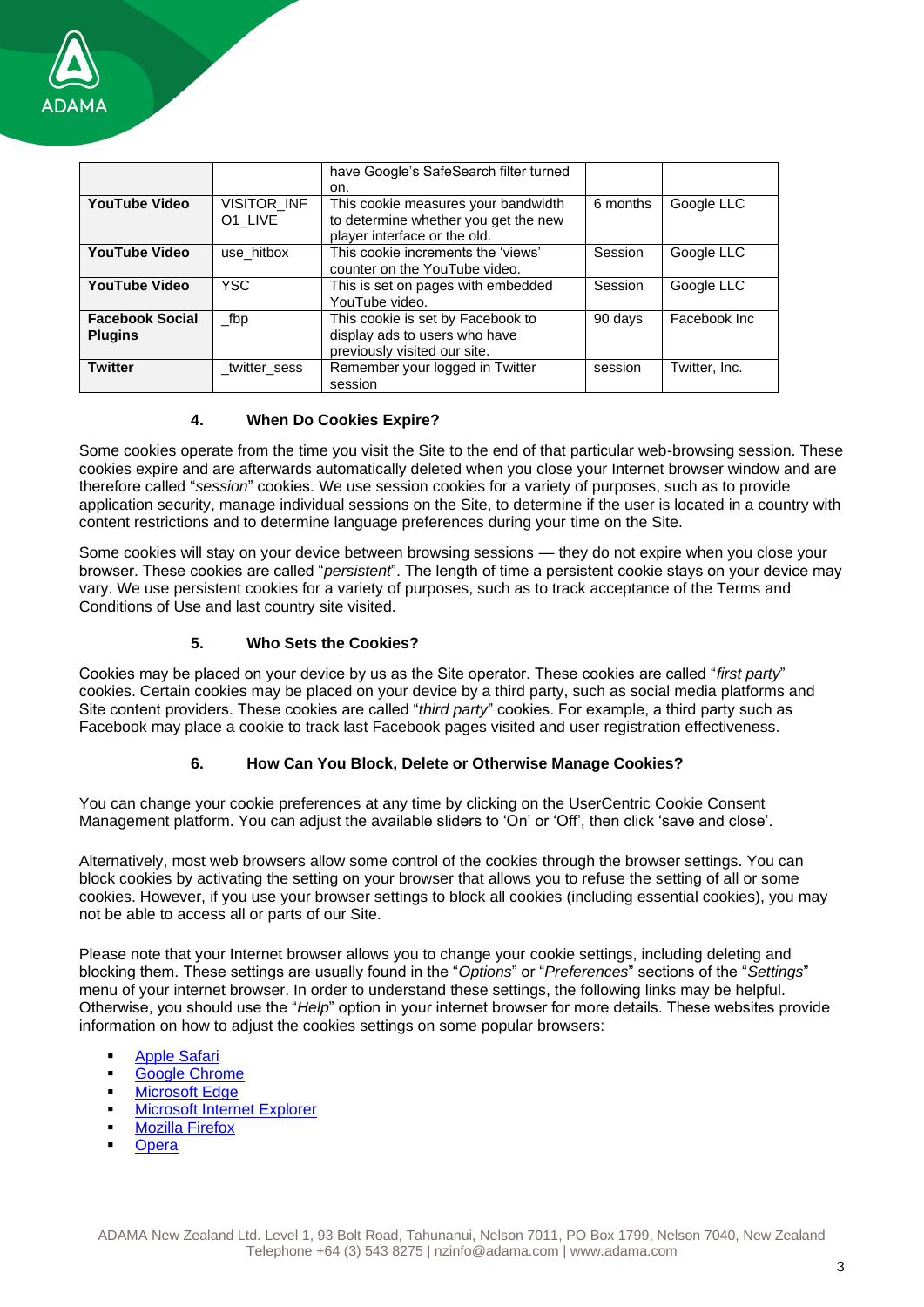

You can easily accept or reject cookies on this Site by choosing one of the "*Allow*" or "*Deny*" buttons, in the cookie consent pop-up banner when you enter our Site.

Please note that if you choose to opt out, you will not necessarily see fewer ads. However, the ads you see may be less relevant to your interests. You can also opt out of the use of cookies to tailor content or advertising to you by visiting. If you would like more information about web tags associated with online advertising or how to opt-out of third-party collection of information, please visit the [Network Advertising](http://www.networkadvertising.org/faq) Initiative website, an independent website.

## **7. Social Plugins**

Our Site includes social plugins, such as Facebook, Twitter, LinkedIn, You Tube and Google ("Social Plugins") which you can use to recommend content on our webpages to your friends and family. Further information on Social Plugins and the scope and purpose of the data processing by their providers, can be found in the privacy policy of the social media provider.

Please see Facebook privacy policy:<https://www.facebook.com/about/privacy/> Please see LinkedIn privacy policy: [https://www.linkedin.com/legal/privacy-policy/](https://www.linkedin.com/legal/privacy-policy) Please see Twitter privacy policy: [http://twitter.com/privacy/](http://twitter.com/privacy) Please see Google privacy policy: [https://policies.google.com/privacy/](https://policies.google.com/privacy)

#### **Facebook**

If you visited Facebook and visit our Site, the browser sends information to Facebook. The data transferred to Facebook may include information such as your user ID, the website you are visiting, date, time, and other browser-related information. Facebook records some of this information and may use it to improve its products and services and for advertising purposes. We have no influence on the scope or content of the data which is collected by Facebook using these plugins. Through the integration of the plugin, Facebook receives the information that you have called up the corresponding page of our Site. If you are logged into your user account at Facebook while you visit our Site, Facebook can assign the visit to this account. When you interact with plugins, for example by using the "like" button or leaving a comment, information about this is transferred directly to Facebook and stored there. If you want to suppress such data transfer, you must log out from your Facebook account before you visit our Site. For the purpose and extent of the data collection and the further processing and usage of the data by Facebook as well as your related rights and setting possibilities to protect your privacy, please refer to Facebook's privacy statement [https://www.facebook.com/about/privacy.](https://www.facebook.com/about/privacy)

We may also use a Facebook Pixel on our website. With its help, we can keep track of what users do after they see or click on a Facebook advertisement. This enables us to monitor the effectiveness of Facebook ads for purposes of statistics and market research. Data collected in this way is anonymous to us, which means we cannot see the personal data of individual users. However, this data is saved and processed by Facebook. Facebook can connect this data with your Facebook account and use it for its own advertising purposes, in accordance with Facebook's Data Policy which can be found at [https://www.facebook.com/about/privacy/.](https://www.facebook.com/about/privacy/)

## **LinkedIn**

We use a plug-in provided by LinkedIn ("LinkedIn"). This plug-in can be recognized by the LinkedIn logo in the "share" button. When you call up a page on our Site with such a button, your browser will set up a direct connection with LinkedIn's servers, and LinkedIn receives the information that you and your IP address have accessed this Site. If you are logged into your LinkedIn account when you click on the LinkedIn "share" button, LinkedIn can assign the visit to this account. We have no influence on the scope or content of the data which is collected by LinkedIn using this plugin. For information on the purpose and extent of data collection, the further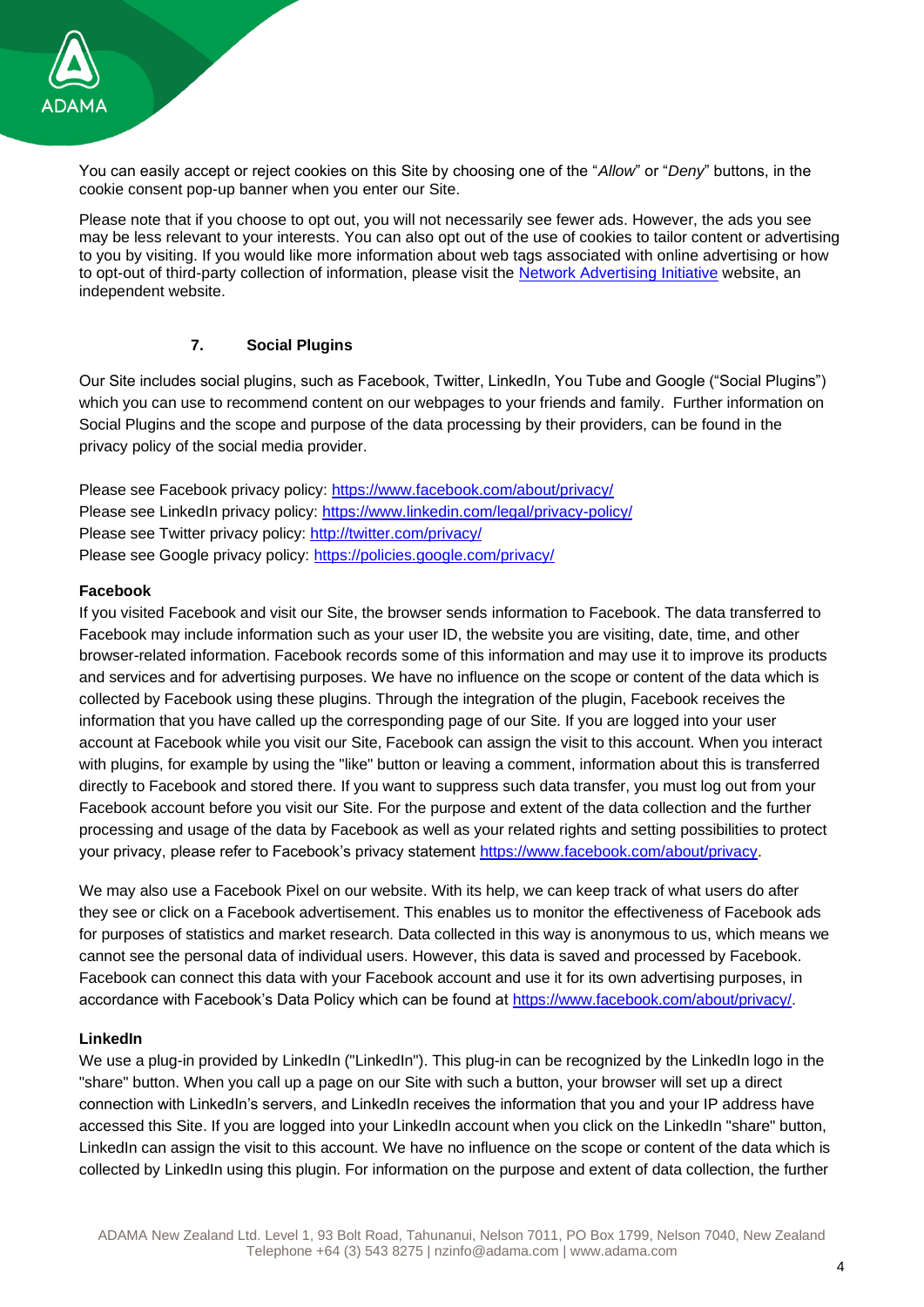

processing and use of such data by LinkedIn, as well as your rights in this regard and your setting options for the protection of your privacy, please refer to LinkedIn's privacy policy at [https://www.linkedin.com/legal/privacy-policy.](https://www.linkedin.com/legal/privacy-policy)

#### **Twitter**

This Site uses Twitter buttons, ("Twitter"). This plugin can be recognized by the Twitter logo or the words "twitter" or "tweet". Among other things, Twitter buttons enable a text or page from this Site to be shared on Twitter. When you call up a page on our Site with such a button, your browser will set up a direct connection with Twitter's servers, and the content of the button will be transferred to your browser, which will incorporate it into the Site. We have no influence on the scope or content of the data which is collected by Twitter using these buttons. According to information provided by Twitter, log data such as your IP address, the site accessed previously, etc., is then transferred to Twitter. Further information on this is available in the Twitter data privacy statement at [http://twitter.com/privacy.](http://twitter.com/privacy)

#### **Google+**

Our Site uses the "+1" plugin of Google Inc., 1600 Amphitheatre Parkway, Mountain View, CA 94043, USA ("Google"). This plugin can be recognized by the "+1" logo. When you call up a page on our Site with such a plugin, your browser will set up a direct connection with Google's servers, and the content of the plugin will be transferred to your browser, which will incorporate it into the Site. We have no influence on the scope or content of the data which is collected by Google using this plugin. According to information from Google, no personal data is collected without the plugin being clicked on. If you are logged into your personal user account at Google+ or Google while you visit our Site, Google can assign the visit to this account. When you interact with plugins, for example by clicking the "+1" button or leaving a comment, information about this is transferred directly to Google and stored there. Furthermore, we cannot rule out that other Google services which are integrated into our Site link data with your Google profile. If you want to suppress such data transfer, you must log out from your Google+ or Google account before you visit our Site. Google users can find details on the purpose and scope of data collection and on further processing and use of the data by Google, as well as on their associated rights and setting options to protect their private sphere, in the data privacy information about the "+1" plugin at [http://www.google.com/intl/de/+/policy/+1button.html a](http://www.google.com/intl/de/+/policy/+1button.html)nd in the FAQs which can be called at [http://www.google.com/intl/de/+1/button/.](http://www.google.com/intl/de/+1/button/)

#### **Google Analytics**

We use Google Analytics, a web analytics service provided by Google. ("**Google**"). Google Analytics uses cookies to help us analyze how users use the Site. The information generated by the cookie about your use of the Site through the integration of the plugin, Google receives the information that you have called up the corresponding page of our Site. The information generated by the cookie about your use of the Site will be transmitted to and stored by Google. You may refuse the use of cookies opting out from being tracked by Google Analytics with effect for the future by downloading and installing Google Analytics opt-out browser add-on for your current web browser: <http://tools.google.com/dlpage/gaoptout?hl=en>

#### **You Tube**

The Site uses You Tube (**You Tube**). This plugin can be recognized by the You Tube logo and the button linking to our You Tube channel. You Tube will also handle your personal information for its own purposes in accordance with its own privacy policy. For further information on the purpose and extent of collection of information by YouTube, refer to their data privacy statement. It also contains information on your rights and setting options to protect your privacy: [https://policies.google.com/privacy?hl=en-GB](https://eur03.safelinks.protection.outlook.com/?url=https%3A%2F%2Fpolicies.google.com%2Fprivacy%3Fhl%3Den-GB&data=04%7C01%7Cholly.trimby%40adama.com%7C6575f71687e0447877ae08d97ccf805e%7Cbd8f87a0d05d46c4a975e326112a909a%7C0%7C0%7C637678052919099554%7CUnknown%7CTWFpbGZsb3d8eyJWIjoiMC4wLjAwMDAiLCJQIjoiV2luMzIiLCJBTiI6Ik1haWwiLCJXVCI6Mn0%3D%7C1000&sdata=4TR4j0XcXaehlHvZEC0KFeS%2FZ09PkMgQ3tvYELAdRH0%3D&reserved=0)